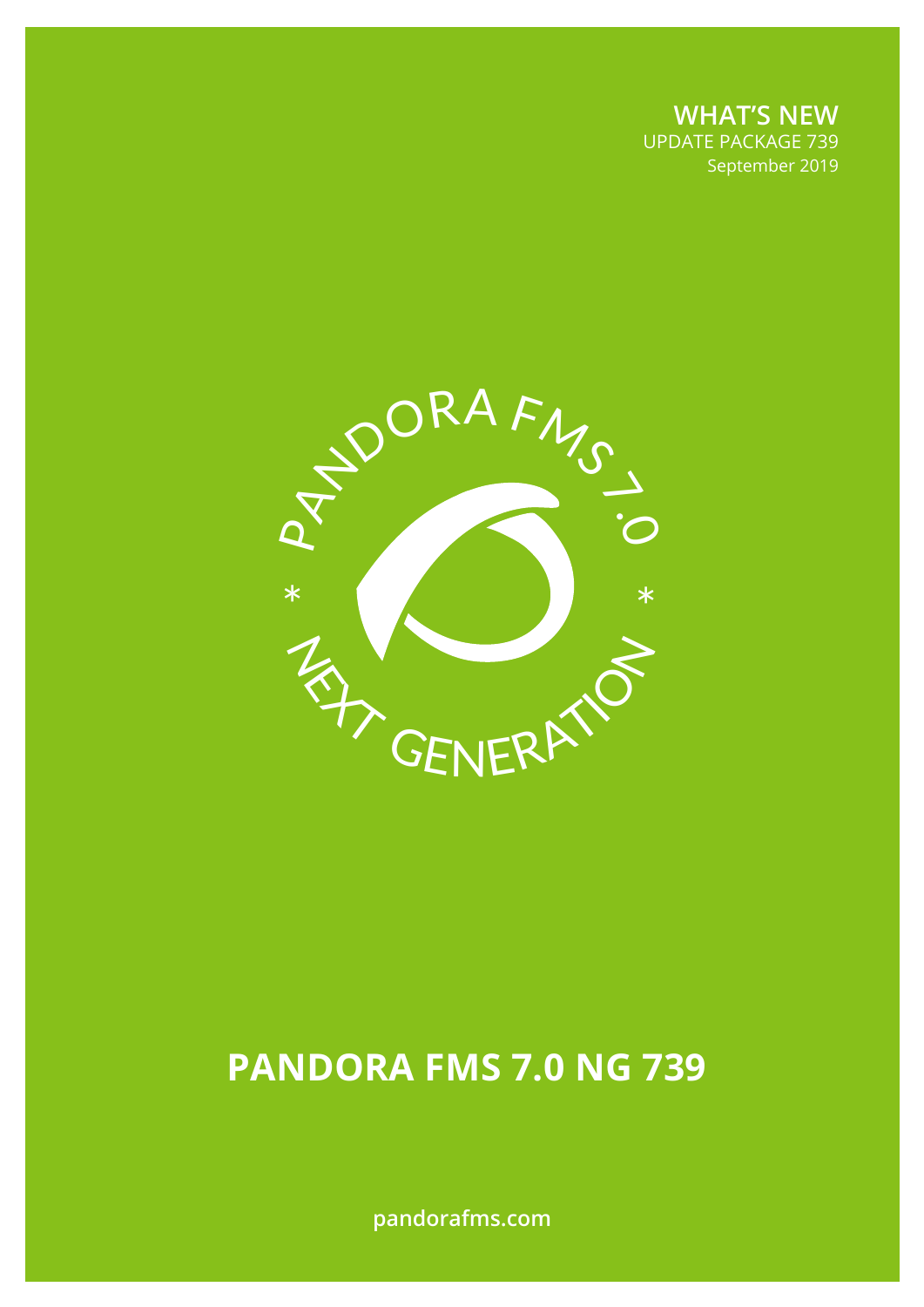

## NEW FEATURES AND DEVELOPMENTS

## **New integration with OTRS**

This new update incorporates the OTRS ticketing tool to the Pandora FMS integrations catalogue. This plugin will automatically create and update tickets in this software from the Pandora FMS server and console through the OTRS "GenericTicketConnector" web service.

The integration will be carried out through an alert to create the corresponding ticket, or from a response of events following the same process.

More information about the plugin in **Pandora FMS library.** 



## **RedisDB Monitoring**

A new plugin has been added for Enterprise clients in order to monitor the RedisDB database. With this new feature, performance metrics, customer information, memory and statistics can be obtained in a simple and fast way.

More information about the plugin in [Pandora FMS library.](https://pandorafms.com/library/otrs-integration-plugin/)

#### **Complete integration with Integria IMS**

With this new update, we have integrated Pandora FMS with the Integria IMS ticketing tool, which belongs to the same suite. From now on, users who have this software will have access to a screen in the console where they can activate Integria IMS, in a similar way to the eHorus section that was already available.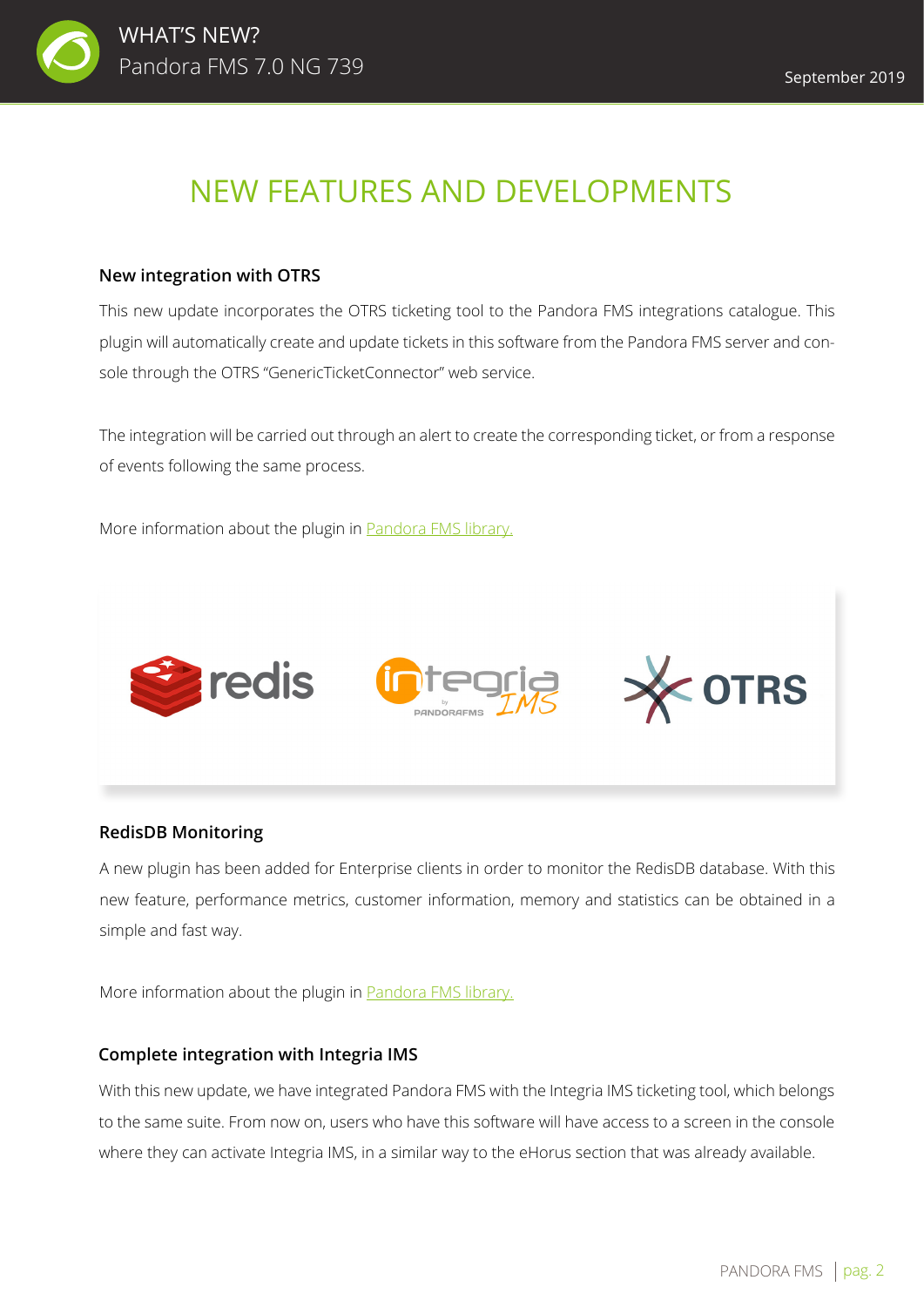

Thanks to this new feature, it will be possible to open, manage, comment and close tickets manually from Pandora FMS console, besides being able to create them automatically with alerts and events and also as a manual event response.

This way, we hope to continue working towards the total integration of all Pandora FMS suite programs: remote control, helpdesk and monitoring combined in a single centralized location.

| Title:       |    |                 |                    |                   | nria<br><b>PANDORAFMS</b> |
|--------------|----|-----------------|--------------------|-------------------|---------------------------|
| Type:        |    | Group:          |                    | <b>Criticity:</b> |                           |
| Select       | ۷. | Customer #A     | $\pmb{\mathrm{v}}$ | Select            | ۳                         |
| Status:      |    | <b>Creator:</b> |                    | Owner:            |                           |
| Select       |    |                 | ÷<br>$\odot$       |                   | $\bullet$ $\circ$         |
| Description: |    |                 |                    |                   |                           |
|              |    |                 |                    |                   |                           |
|              |    |                 |                    |                   |                           |
|              |    |                 |                    |                   |                           |
|              |    |                 |                    |                   |                           |

| Pandora FMS<br>the Flexible Monitoring System |                         | Enter keywords to search                                               | $\alpha$             |                           | $\begin{array}{c} \bigcirc \bullet & \text{R} \ \ \text{\&} \ \ \bigcirc \ \ \text{A} \ \ \text{and} \ \ \text{A} \ \ \text{and} \ \ \text{A} \ \ \text{and} \ \ \text{A} \ \ \text{and} \ \ \text{A} \ \ \text{and} \ \ \text{A} \ \ \text{and} \ \ \text{A} \ \ \text{and} \ \ \text{A} \ \ \text{and} \ \ \text{A} \ \ \text{and} \ \ \text{A} \ \ \text{and} \ \ \text{A} \ \ \text{and} \ \ \text{A} \ \ \text{and} \ \ \text{A} \ \ \text{and} \ \ \text{A} \$ |                                                                                                       |            |      |         |
|-----------------------------------------------|-------------------------|------------------------------------------------------------------------|----------------------|---------------------------|----------------------------------------------------------------------------------------------------------------------------------------------------------------------------------------------------------------------------------------------------------------------------------------------------------------------------------------------------------------------------------------------------------------------------------------------------------------------|-------------------------------------------------------------------------------------------------------|------------|------|---------|
| Events <sup>®</sup>                           |                         |                                                                        |                      |                           | $\blacksquare$                                                                                                                                                                                                                                                                                                                                                                                                                                                       | , a,                                                                                                  | $\bullet$  | 5 日: |         |
|                                               |                         | Warmup mode for unknown modules ended.                                 |                      | $\boldsymbol{\mathsf{x}}$ |                                                                                                                                                                                                                                                                                                                                                                                                                                                                      |                                                                                                       |            |      |         |
| > Filter                                      | General<br>Q Details    | $\boxed{\overline{*}}$ Agent fields<br>Comments                        | <b>P</b> Responses   |                           |                                                                                                                                                                                                                                                                                                                                                                                                                                                                      |                                                                                                       |            |      |         |
| <b>Current filter</b>                         | <b>Change owner</b>     | None<br>$\pmb{\mathrm{v}}$                                             |                      | $Update$ >                |                                                                                                                                                                                                                                                                                                                                                                                                                                                                      |                                                                                                       |            |      |         |
| Show 20<br>$\mathbf{v}$ ent                   | <b>Change status</b>    | New<br>۷.                                                              |                      | $Update$ >                |                                                                                                                                                                                                                                                                                                                                                                                                                                                                      |                                                                                                       |            |      |         |
|                                               | <b>Comment</b>          |                                                                        |                      | Add comment >             |                                                                                                                                                                                                                                                                                                                                                                                                                                                                      |                                                                                                       |            |      | Previou |
| Event name<br>s                               | <b>Delete event</b>     |                                                                        |                      | Delete event <b>x</b>     |                                                                                                                                                                                                                                                                                                                                                                                                                                                                      | Options                                                                                               |            |      |         |
| Warmup mode fr                                | <b>Custom responses</b> | Ping to host<br><b>Ping to host</b>                                    | $\blacktriangledown$ | Execute >                 |                                                                                                                                                                                                                                                                                                                                                                                                                                                                      | $Q \lor \boxed{Z} \quad \overline{w}$                                                                 |            |      |         |
| Agent [pandoraft                              | <b>Description</b>      | Create incident from event<br><b>Restart agent</b>                     |                      |                           |                                                                                                                                                                                                                                                                                                                                                                                                                                                                      | $\begin{smallmatrix} \mathbb{Q} & \checkmark & \mathbb{Z} & \mathbb{\bar{m}} \end{smallmatrix}$       |            |      |         |
| pandorafms ever                               |                         | Ping to module agent host<br>Create incident in IntegrialMS from event |                      |                           |                                                                                                                                                                                                                                                                                                                                                                                                                                                                      | $Q \lor \mathbf{Z} \mathbf{0}$                                                                        |            |      |         |
| pandorafms icm                                |                         |                                                                        |                      |                           |                                                                                                                                                                                                                                                                                                                                                                                                                                                                      | $Q \vee I \t\t\overline{I}$                                                                           |            |      |         |
| pandorafms inve                               |                         |                                                                        |                      |                           |                                                                                                                                                                                                                                                                                                                                                                                                                                                                      | $\begin{array}{c c c c c} \hline \mathbb{Q} & \mathbb{V} & \mathbb{Z} & \mathbb{\bar{m}} \end{array}$ |            |      |         |
| pandorafms pret                               |                         |                                                                        |                      |                           |                                                                                                                                                                                                                                                                                                                                                                                                                                                                      | $Q$ $\times$ $\Sigma$ $\bar{w}$                                                                       |            |      |         |
| pandorafms snm                                |                         |                                                                        |                      |                           |                                                                                                                                                                                                                                                                                                                                                                                                                                                                      | $Q \lor \boxed{2} =$                                                                                  |            |      |         |
| pandorafms web                                |                         |                                                                        |                      |                           |                                                                                                                                                                                                                                                                                                                                                                                                                                                                      | $Q \lor \mathbf{X} \mathbf{0}$                                                                        |            |      |         |
| pandorafms dataserver going UP                |                         |                                                                        |                      | 1 hours                   | $\begin{array}{c c} \hline \mathbb{Q} & \checkmark \end{array}$                                                                                                                                                                                                                                                                                                                                                                                                      |                                                                                                       | <b>X</b> 面 |      |         |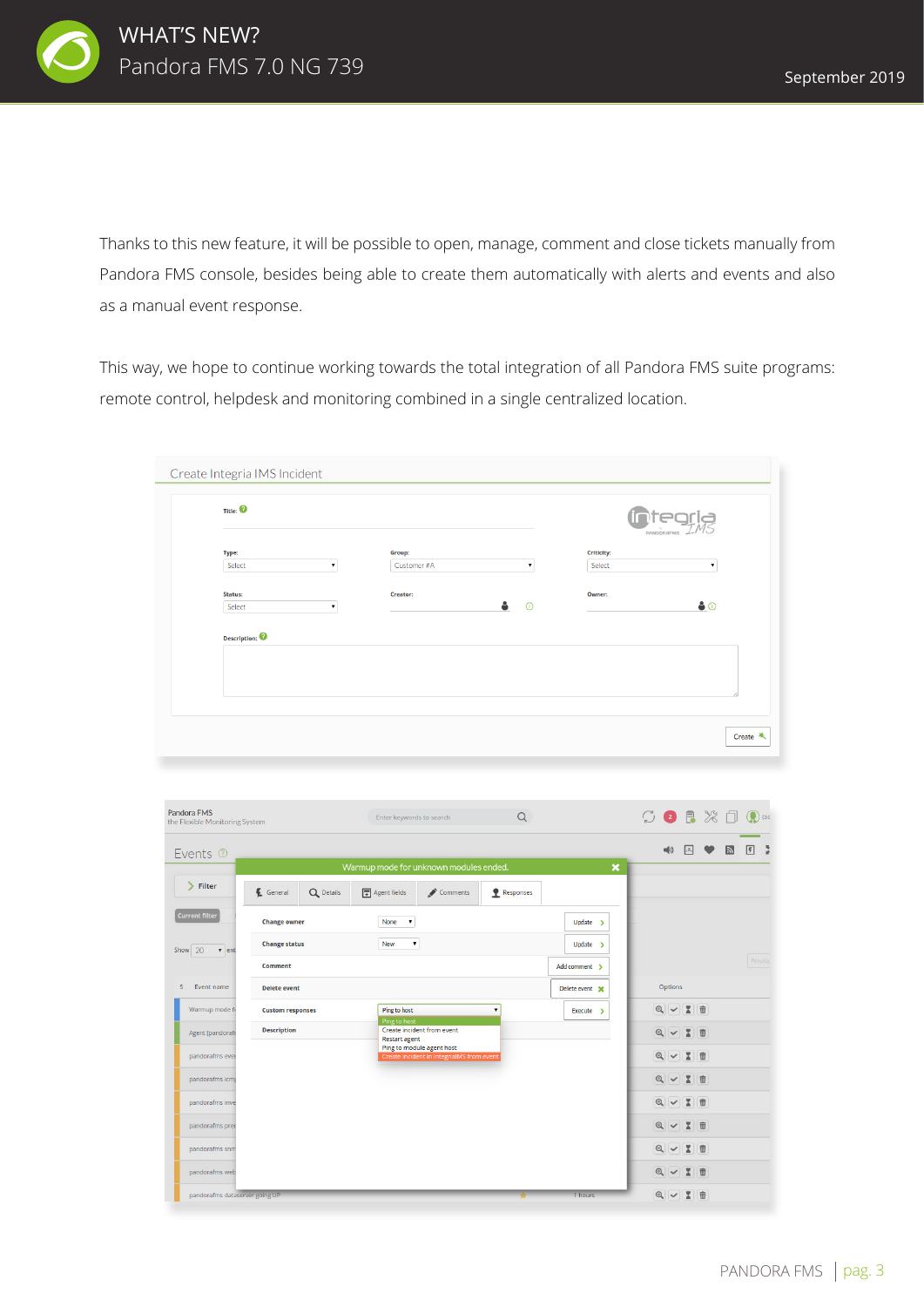

## **Other improvements**

### **\* Improved agent deployment**

In previous releases, the agent automatic deployment inside Pandora FMS was added. In this update, small improvements have been created, such as the automatic activation of the remote configuration of these installed agents, to be able to manage them directly from the console, along with some small usability improvements.

## **\* New options for High Availability (HA)**

In order to improve HA environments, the following options have been incorporated: deleting nodes registered in Pandora FMS console, editing a replication user and password, indicating a hostname to check the synchronization, resynchronizing the replication from a button in the master and better managing the Pandora FMS HA zombie mode.



#### **\* Macros in Satellite Server**

From this update on, the *agentname* and *agentalias* macros can be used in Satellite Server module configuration.